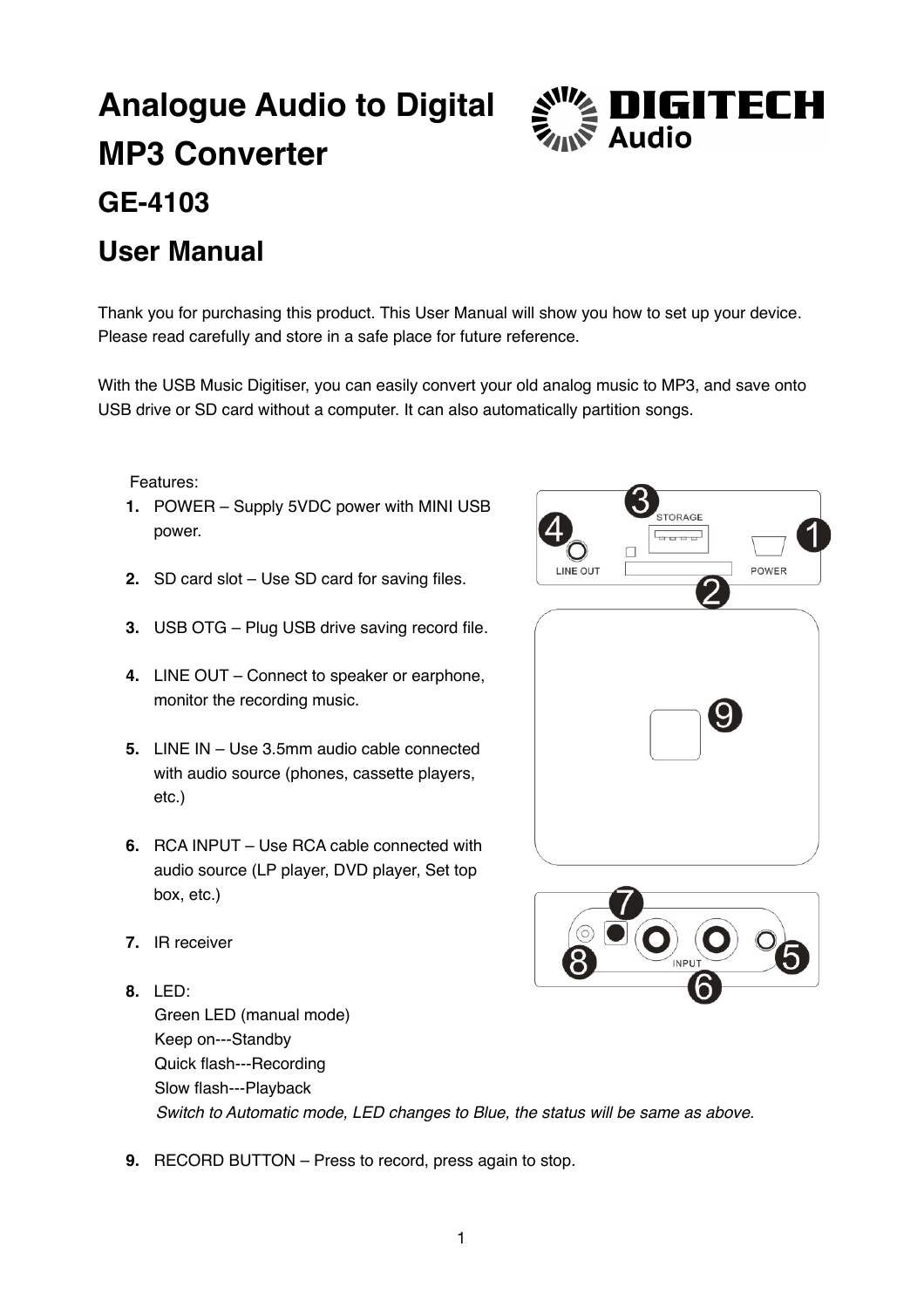#### **REMOTE CONTROL**



#### **Recording**

.

Power on product with 5VDC power adapter, connect audio source to line in with 3.5mm cable, or RCA cable. You can plug earphones to the line out port to listen to the input audio.

Plug a USB drive or SD card (don't do both at same time), make sure they are FAT32 (FAT) or exFAT format (NTFS not supported).

Better to format the storage before using, and keep the storage near to empty, otherwise it could cause a recording error.

Now the product is under standby mode (green indicator stays on), and the color of indicator is green to show it at default manual mode. Just simply press the recording button of the box, or button of remote control, then the device will start recording (converting) the playing music to MP3 format, the green indicator will be flashing (if not, it means it's not recording, re-plug your USB flash and try again). Press the recording button again to stop recording and save a MP3 file to USB drive.

At the interval between two songs where you want to save in another file, short press NEXT button of remote control, the flashing green indicator will be off for about 2 seconds, then quick flash again to save another file.

Device will create a new folder name "TAPEMP3" in your USB drive, and save each MP3 name "FV0001 to FV9999".

If you want do it in auto mode, simply long press NEXT button 3~5 seconds at standby mode, till you see the indicator turn from green to blue.

At auto mode, product will detect each interval between two songs, and will save them in two files.

If you want to switch back to manual mode from auto mode, stop recording(or playback) to standby mode (blue indicator keeps on), long press NEXT button 3~5 seconds, till you see the indicator change from blue to green, or simply power off product, then power on again, it will load at default----manual mode.

**Note: For better recording, (also for better division in auto mode), please ensure the volume of the music source is loud enough.**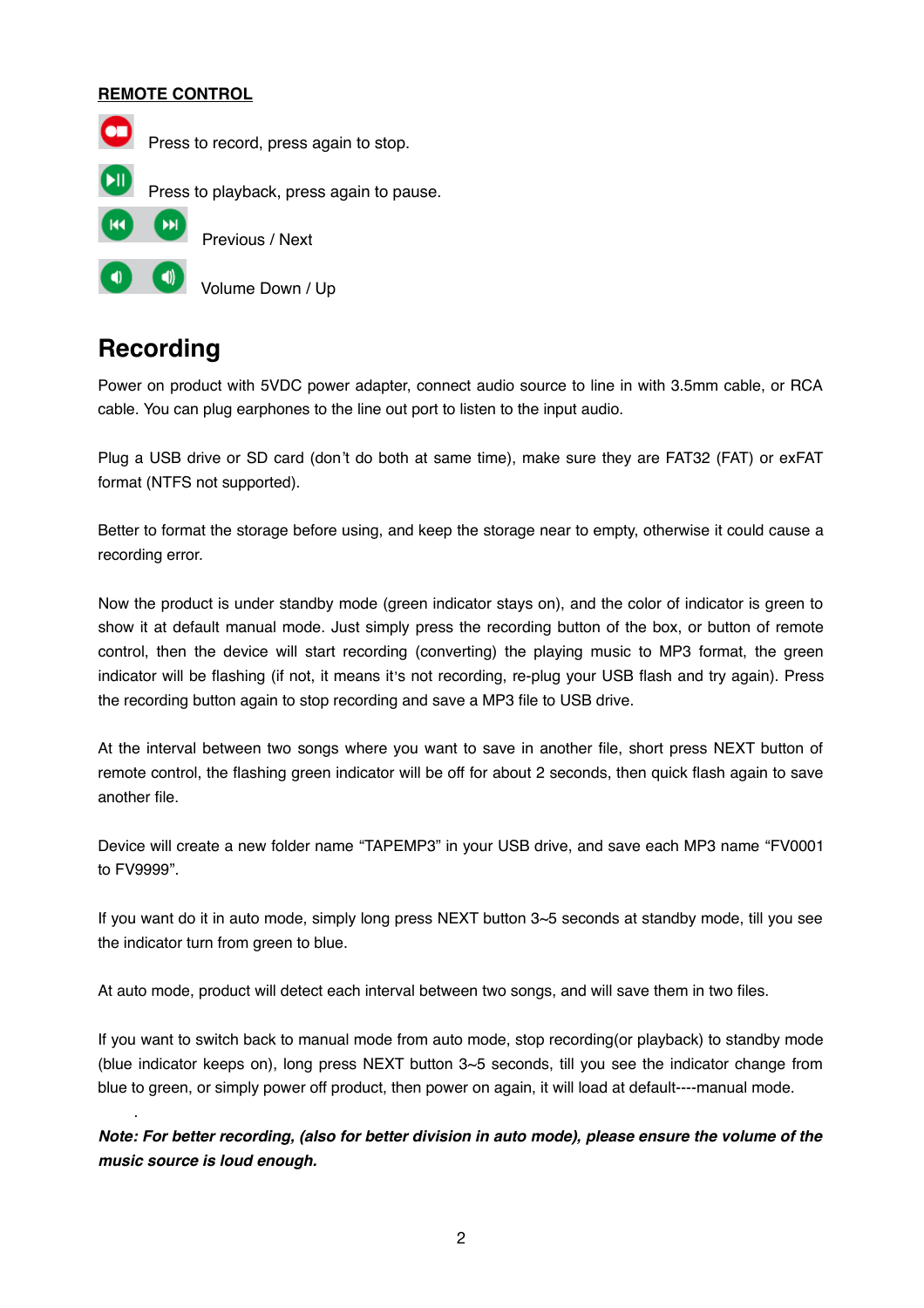#### **Playback:**

Playback function is available so you can easily check the recorded file.

At standby mode, press playback button, device will start to play the recording music, the indicator will be slow flashing. Press playback button again, will stop playback and back to standby mode. During playback, use up/down button to choose to play previous or next file. Use volume up down button to set volume up and down.

You can also copy other MP3 files to USB drive and plug to the device to play them, but only files in "TAPEMP3" folder can be played.

#### **Features:**

- Stand alone, no computer required
- Automatic partitioning
- With Playback, can check the recorded music on device
- With Remote Control, can access all the functions
- Mini USB Power Adaptor
- 3.5mm and 2 x RCA Audio Input Selections

#### **Package Contents:**

- 1 x Analogue Audio to Digital MP3 Converter
- 1 x Infrared Remote Control
- 1 x 3.5mm Audio Cable
- 1 x USB Power Cable
- 1 x USB Mains Power Adaptor

### **Specifications:**

| Inputs:               | 2 x RCA (L & R)1 x 3.5mm Audio |
|-----------------------|--------------------------------|
| Outputs:              | 1 x USB1 x SD1 x 3.5mm         |
| AudioBit Rate:        | 128kbps                        |
| Audio Format:         | MP3                            |
| USB/SD Capacity: 32GB |                                |
| Power:                | 5VDC, 1A                       |
| Dimensions:           | 66(W) x 61(D) x 23(H)mm        |

#### **Note: Please do not press the button of remote control fast and continuously, otherwise this could cause a fault.**

You can download the Audacity audio editing software to edit your recorded files. Please go to the link **<http://audacity.sourceforge.net/download/>** to download and get more information for Audacity software functions.